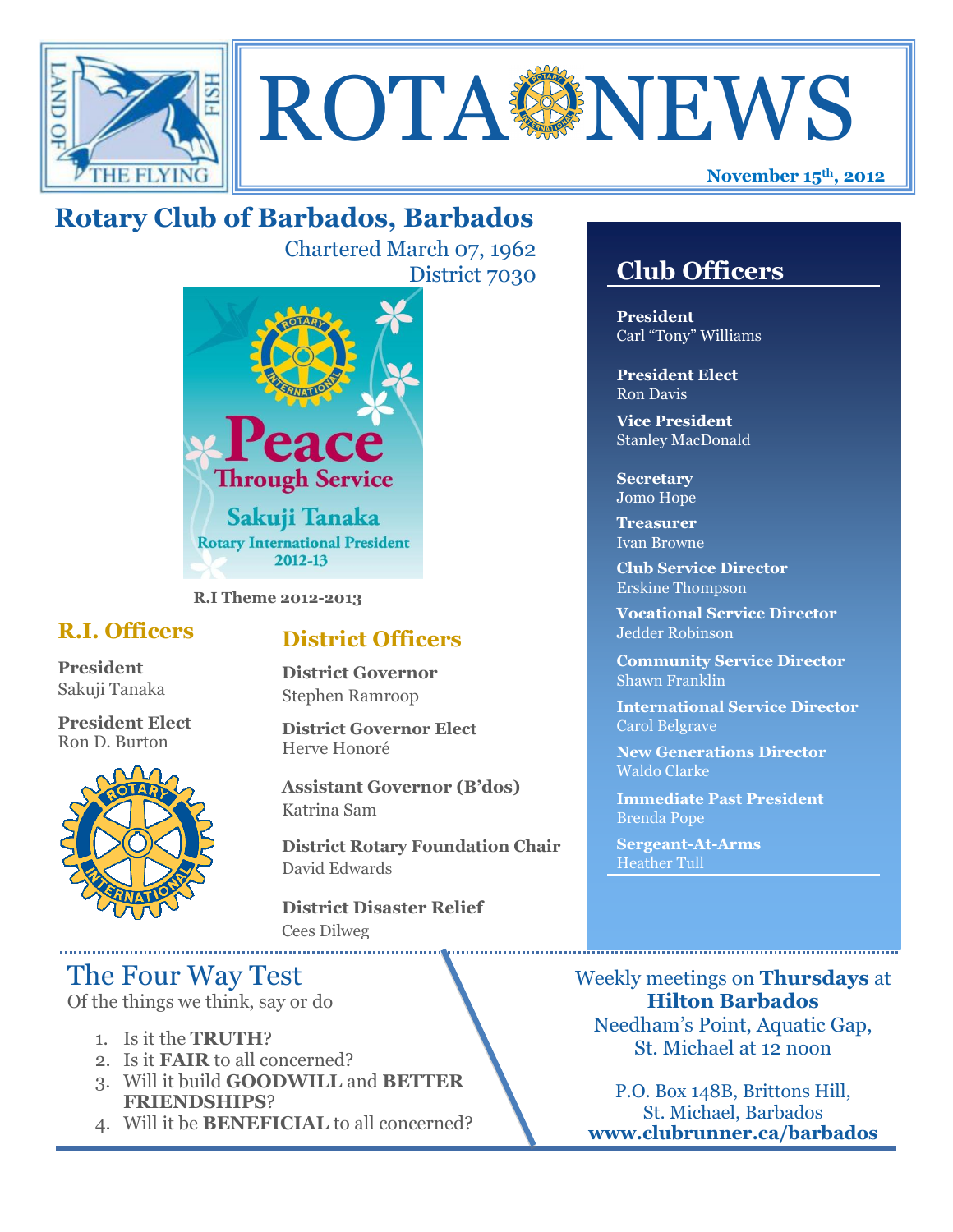#### **Highlights from Monthly Report (Continued)**

#### **New Generations**

**Interact St.Michael's School.** On Monday Oct.29, 2012, President Tony addressed the students at the St.Michael School during their morning assembly. After his address, he installed the new Board. In his address he provided some insights both about Rotary and Interact. He told the students that Interact was a vehicle via which they can be involved. It was an organization which could assist in moulding them to be good citizens and to be the leaders of tomorrow. In summary, he suggested that via Interact they could develop leadership skills, helpful attitudes, an understanding of the world, build friendships and relationships and while doings all these things, they can have fun.

**Interact Codrington High School** – Planning to donate a computer to an indigent party in West Terrace. Also planning as art exhibition as a fundraiser.

**Rotaract UWI** – Among the projects planned, a guest speaker has been invited to speak to the Club on mental health. A visit is planned to the Ann Hill School. A plan is in place to repaint certain sections of the school. The homework program is to be restarted and a movie night is being planned as a fundraiser.

#### **Vocational Service.**

The Director for this area is exploring the possibility of mounting signs with the 4 way test at strategic points on the highway and island wide. The 4 way test is also to be placed on the social networks.

#### **International Service.**

**International Conference** - The International Conference will be held in Lisbon Portugal from June 23-26. Early registration by Dec.15, 2012. PP Elvin is currently trying to secure a package for persons who are interested in attending. **District Conference** – The District Conference will be held in Grenada from April 16-19, 2013. **GSE** –GSE student Akilah Thorington returned from Cardiff, District 1060 on Nov.04, 2012.She will be invited to address the Club in due course. **RYLA –**RYLA will be held in Guyana in January (no date identified as yet)

#### **Community Service.**

**Heartbeat International –** This program is facing a number of challenges. Principal challenge is the unsuitability of the "Cath Lab" the area where the pacemakers are implanted. This situation will continue until a promised new "Cath Lab and Angiographic Suite" is developed. No timeframe is available when this will be done.

**Childrens' Homes –** A talent show/party is being planned for the children in the Homes. It is slated for Jan.21, 2013 the Errol Barrow Bank Holiday. **Environment –** A recycling programme is being launched at The Lawrence Primary School. **Seniors –** The Senior Citizen"s Xmas Party will be at Governemnt House on Dec.02,2012.

#### **President's Project.**

Refurbishment of the two wards at the Geriatric Hospital was started on Oct.22 and is scheduled to be completed by Dec.03. Rotarians are expected to assist with the painting towards the end of this project.

#### **Treasurer's Report**

The Club a/c is in deficit \$3,644.00 in deficit. The major contribution to this is from the President's Installation when catering was provided for members who confirmed their attendance but then did not attend the function.

#### Notice:

Follow Rotarians,

Your presence at Interact and Roteract clubs meetings is very important. In an effort for us to have a stronger presence in those clubs The NGS committee will be circulating a roster shortly. More details will be provided via emails.

# **Meeting Details**

At our Fellowship Meeting held on Thursday, November 8th, 2012

#### Sgt-at-Arms: **PP Anthony Reece**

|  | Fines | \$191.50 |
|--|-------|----------|
|--|-------|----------|

- Raffle \$30.00
- Attendance 59%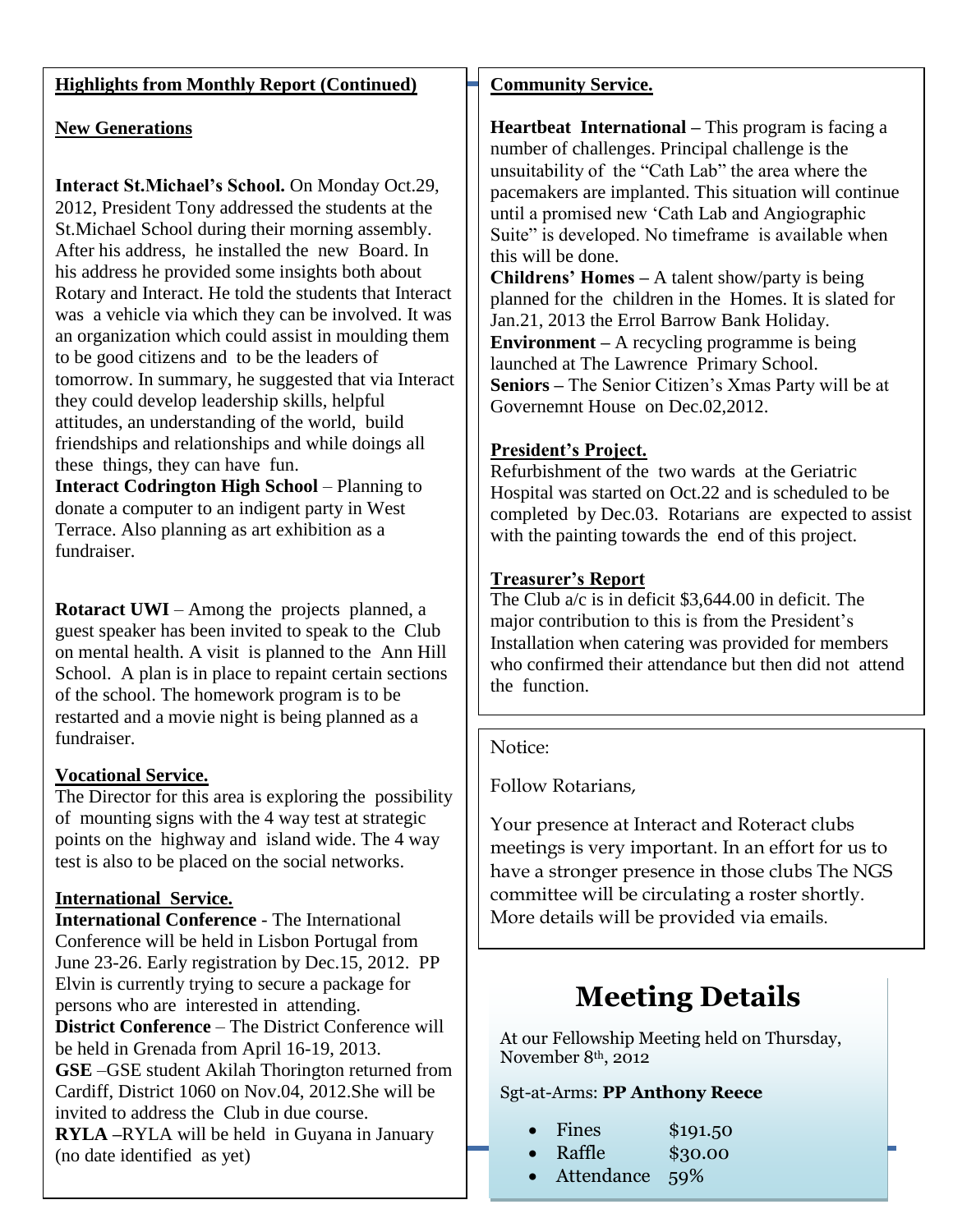#### **Tips!**

#### **Every Rotarian Every Year November 2012 Doing good in the world (Continued)**

3. Canadian Rotarians inducted into Arch C. Klumph Society

The Rotary Foundation recently inducted six couples from Canada into the Arch C. Klumph Society, which honors donors who give US\$250,000 or more to the Foundation. The Canada Day induction ceremony took place at RI World Headquarters in Evanston on 25 October.

Inductee Sandy MacKay said he and his wife decided to join the society after they received a request from Trustee Chair Wilfrid J. Wilkinson. "I think that for the Arch C. Klumph Society to grow, more high-level asking must be done," says Past Governor MacKay of District 5360 (Canada - parts of Alberta and Saskatchewan).

4. New process for submitting your club giving goals

A new online tool is saving trees and saving time for club and district leaders. Rotary Club Central lets club officers set and submit their club's Foundation giving goals online. The tool replaces The Rotary Foundation Fund Development Club Goal Report Form and offers a clear and simple method for capturing and monitoring Foundation giving goals. District leaders also have access to their clubs' information and can make updates as needed.

[\(http://www.rotaryleader-en.org/rotaryleader](http://www.rotaryleader-en.org/rotaryleader-en/en201209#pg3)[en/en201209#pg3\)](http://www.rotaryleader-en.org/rotaryleader-en/en201209#pg3)

5. Member Access: Have you logged in recently?

#### Member Access

[\(http://map.rotary.org/en/selfservice/Pages/login.as](http://map.rotary.org/en/selfservice/Pages/login.aspx) [px\)](http://map.rotary.org/en/selfservice/Pages/login.aspx) isn't just a tool for updating your contact information or paying dues.

It's an online destination offering a variety of useful information and functions that can enhance your Rotary experience.

If you haven't explored the site for a while, here are three reasons you should log in to Member Access.

a. Track club goals. Launched in July, Rotary Club Central makes

it possible for you to monitor your club's progress and achievements in three key areas: membership initiatives, service activities, and Rotary Foundation giving. Once you've entered this data, your club members, district governor, and assistant governor can also follow your accomplishments.

b. Publicize your projects. Through Rotary Showcase, you can promote your club's achievements to other Rotarians and Facebook friends. Add your project or browse the site to see the good work other clubs are doing.

c. Sign up for training. Learn about Rotary's Strategic Plan, six

areas of focus, and how to apply for the Foundation's new grants.

Each course includes resources and its own online community where you can talk with other participants and course moderators. Go to learn.rotary.org and register for a course today.

6. First projects launched with strategic partners

Rotarians recently implemented some of the first projects undertaken with the Foundation's strategic partners. A vocational training team from Nigeria visited Aga Khan University's School of Nursing and Midwifery in Uganda, where they shared their expertise in nursing education with faculty. In the Philippines, Rotarians are working with clients of Alalay sa Kaunlaran Inc., a microfinance institute in Oikocredit's network, to improve business skills and strengthen their market presence by forming small cooperatives.

Packaged grants offer unique opportunities for qualified Rotary clubs and districts to work with the Foundation's strategic partners. These grants support projects that fall within the six areas of focus, and they are fully funded by the World Fund and the strategic partners. You can support the World Fund and Rotary's work in the areas of focus by making a contribution to the Annual Fund at [http://www.rotary.org/en/Contribute/Pages/ridefault](http://www.rotary.org/en/Contribute/Pages/ridefault.aspx) [.aspx.](http://www.rotary.org/en/Contribute/Pages/ridefault.aspx)

### **More to come in next week's Bulletin!**